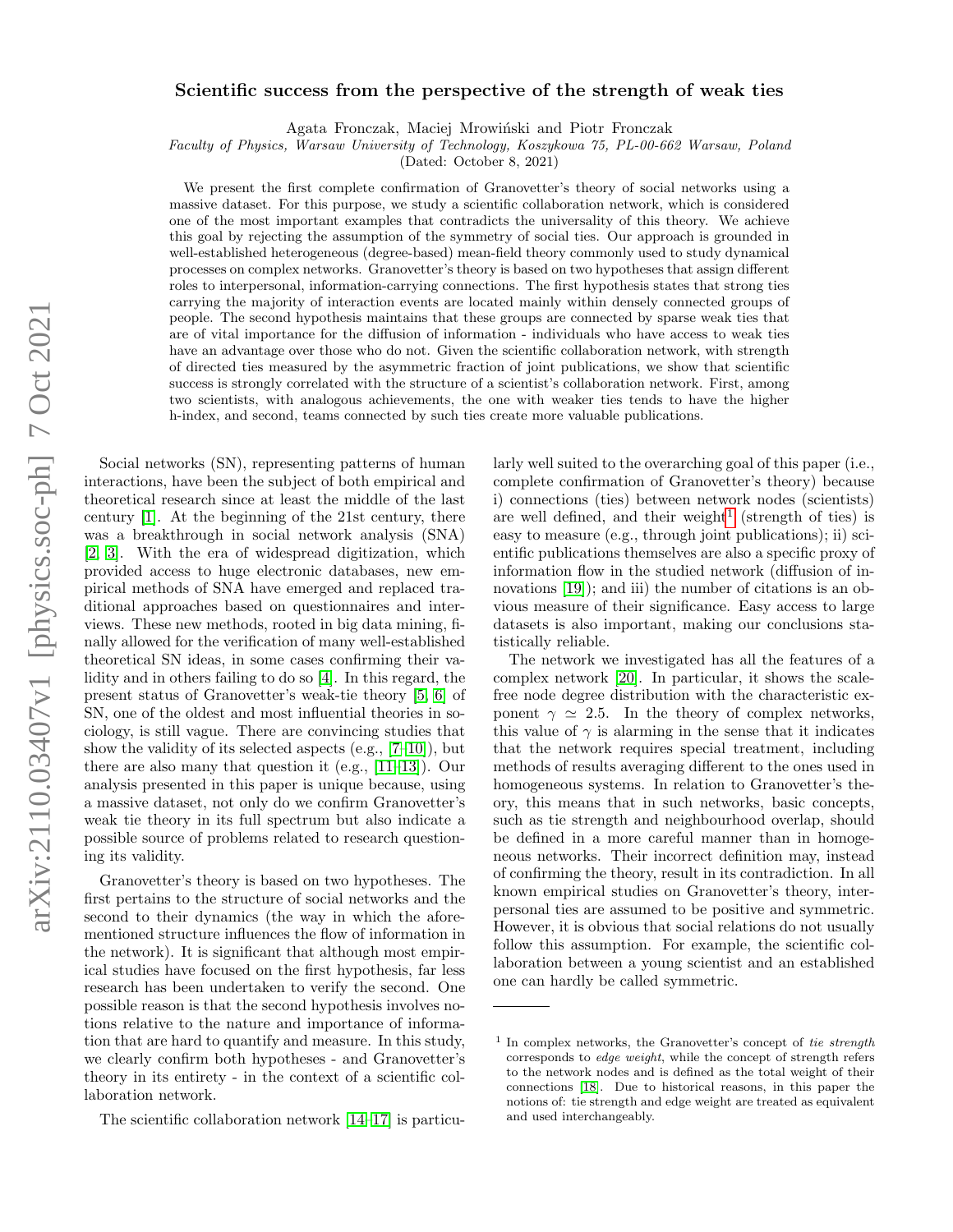

<span id="page-1-0"></span>FIG. 1. Dependence of neighbourhood overlap on tie strength in: a – undirected, weighted DBLP scientific collaboration network, in which tie strength  $w_{ij}$  corresponds to the number of joint publications (i.e. the number of times that co-authorship has been repeated) and the symmetric neighbourhood overlap  $O_{ij}$  is given by the standard formula, Eq. [\(1\)](#page-2-0); **b** – directed, weighted projection of the same network with asymmetric tie strength  $v_{ij}$  and asymmetric overlap  $Q_{ij}$ , obtained from Eqs. [\(3\)](#page-3-0) and [\(2\)](#page-2-1). In both graphs, circles indicate averages of overlaps (in intervals of logarithmically increasing width in the main panel and of constant width in the inset, respectively), while bars represent the number of samples from which the averages were calculated. Empirical relationships, similar to the one from the left graph (a), showing the decreasing character of  $O_{ij}(w_{ij})$ , have so far been the basic argument against validity of the Granovetter's theory in scientific collaboration networks. The graph on the right (b) shows that the necessary condition to confirm the Granovetter's theory in the studied networks is to reject the assumption about the symmetry of social ties.

In his original paper [\[5\]](#page-5-4), Granovetter treated ties as if they were positive and symmetric, but he also noted that "the comprehensive theory might require discussion of negative and/or asymmetric ties". We follow this suggestion in this study and reject the assumption about the symmetry of social ties, which is omnipresent in the literature on the subject. The validity of this approach can be explained by intuition trained in the field of complex networks. Granovetter argued that "the degree of overlap of two individuals' friendship networks varies directly with the strength of their tie to one another". However, from the theory of complex networks, we know that in social networks with a high degree of heterogeneity (e.g., due to scale-free node degree distribution), the sizes of egonetworks of two connected nodes may differ drastically. Therefore, their common neighbours can be a significant part of the neighbourhood of one node and an insignificant part of the neighbourhood of the other, resulting in a completely different perception of the strength of the link on both ends.

In what follows, we show that the above reasoning, which assumes the asymmetry of tie strength, allows for a quantitative validation of Granovetter's theory in scientific collaboration networks, that have resisted such verification so far. We use the DBLP Computer Science Bibliography dataset, which includes information on nearly five million computer science papers (i.e., their publication dates, lists of authors and citation records) authored by over four million scientists (see Methods for more details).

## RESULTS

In the standard approach to scientific collaboration networks, the nodes represent authors, and an undirected internode connection occurs when two authors have published at least one paper together. When considered as binary networks - without any additional features assigned to nodes and connections - these networks show numerous structural similarities to other SNs (e.g., skewed degree distribution, high clustering and smallworld effect) [\[14–](#page-6-2)[16\]](#page-6-7). However, when edges are assigned weights representing, for example, the number of joint publications, then, although macroscopic characteristics of scientific collaboration networks (e.g., distributions of connection weights and node strengths) still correspond to those observed in typical SNs [\[7,](#page-5-6) [18\]](#page-6-6), their microscopic structure related to the location of strong and weak ties is completely different. Dense, local neighbourhoods of nodes consist of weak ties, while strong ties act as bridges between local research groups. The atypical properties of scientific collaboration networks have been confirmed in several independent studies [\[9,](#page-5-8) [11,](#page-6-0) [21\]](#page-6-8).

Specifically, as shown in Ref. [\[11\]](#page-6-0), these unusual weight-topology correlations can be seen by analysing the relationship between the tie strength,  $w_{ij}$ , of two scientists i and j, and the overlap,  $O_{ij}$ , of their ego-networks. As indicated by Onnela et al. [\[7,](#page-5-6) [23\]](#page-6-9), the overlap of two connected individuals is the ratio of the number of their common neighbours,  $n_{ij}$ , to the number of all their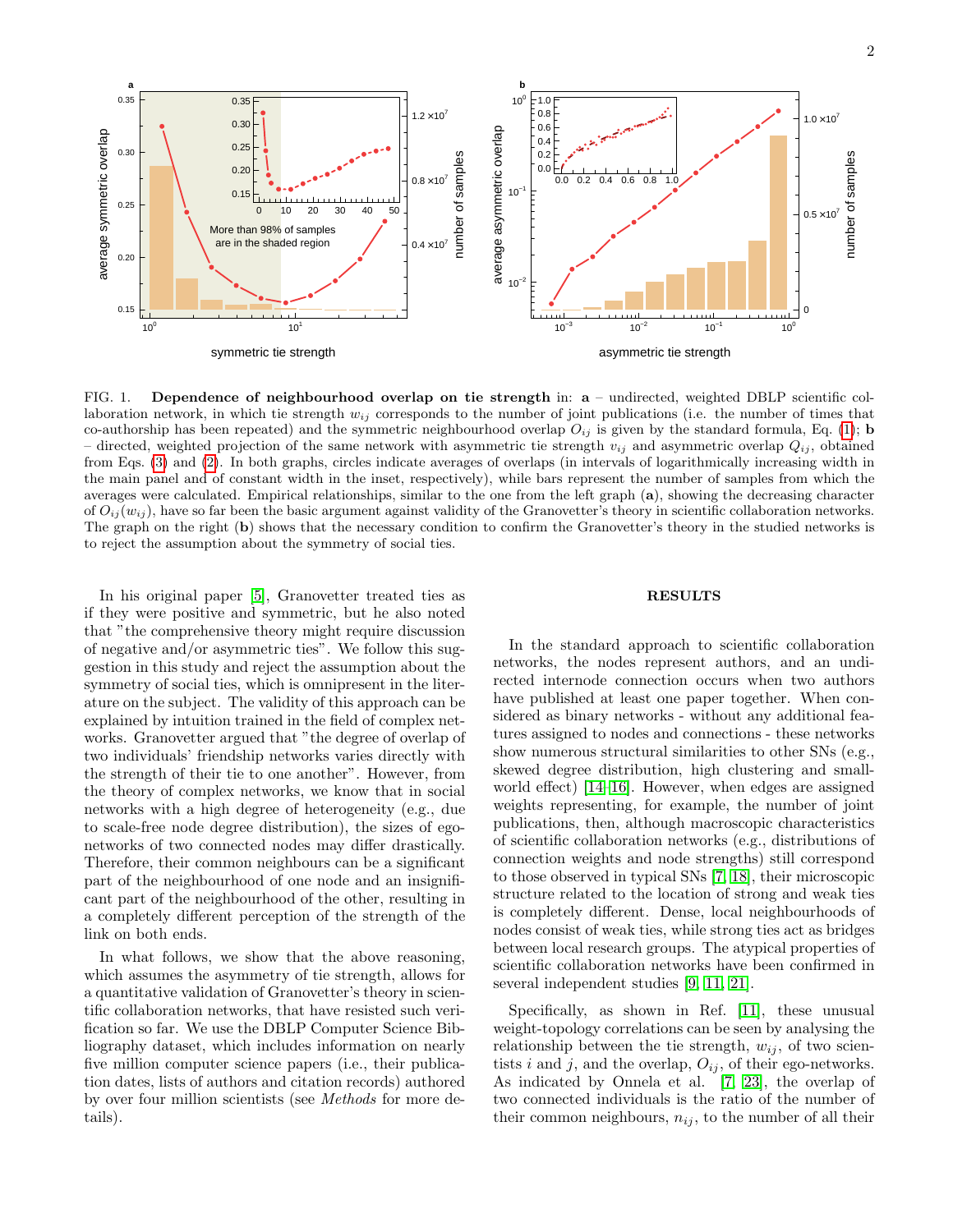

<span id="page-2-3"></span>FIG. 2. Illustration of the difference between symmetric and asymmetric neighbourhood overlap. In the figure, to highlight the benefits of analysing asymmetric overlaps, the corresponding values of:  $\mathbf{a}$  – symmetric  $O_{ij}$  [\(1\)](#page-2-0) and **b**, c – asymmetric  $Q_{ij} \neq Q_{ji}$  [\(2\)](#page-2-1) overlaps have been calculated for the same network configuration, in which interconnected nodes differ in the size of their ego-networks. In such cases, which are typical for complex networks with underlying fat-tailed distributions, a common scenario is that for  $k_i \ll k_j$  one has  $Q_{ij} \gg Q_{ji} \simeq O_{ij}$ . This explains why introducing tie direction is necessary for reliable verification of the Granowetter's theory in scientific collaboration networks.

neighbours:

<span id="page-2-0"></span>
$$
O_{ij} = \frac{n_{ij}}{(k_i - 1) + (k_j - 1) - n_{ij}},
$$
\n(1)

where  $k_i$  and  $k_j$  represent degrees of the considered individuals. In typical SNs, the above-defined overlap is an increasing function of the tie strength,  $w_{ij}$ , while analyses of scientific collaboration networks show something completely different. As can be seen in Fig. [1a](#page-1-0), in the studied network of computer scientists, with  $w_{ij}$  standing for the number of joint publications<sup>[2](#page-2-2)</sup>, for the vast majority of connections (98%), the overlap decreases with connection weight. This relationship indicates that weak ties mainly reside inside dense network neighbourhoods, whereas strong ties act as connectors between them. It has been hypothesized that this counterintuitive observation could be attributed to different driving mechanisms of tie formation and reinforcement in scientific collaboration networks in comparison to other social networks [\[11\]](#page-6-0). In what follows, we argue that the observation is related to the definitions of the tie strength and neighbourhood overlap that are not properly suited to the structure of the studied network.

First, let us deal with the definition of the overlap [\(1\)](#page-2-0) (referred to as symmetric overlap). In Fig. [2a](#page-2-3), this local measure is shown in the case of a link connecting nodes with significantly different degrees. In such cases, for  $k_i \ll k_j$ , Eq. [\(1\)](#page-2-0) can be simplified to  $O_{ij} \simeq n_{ij}/k_j$ , which shows that it is strongly biased towards nodes with high degrees, distorting the image of the common neighbourhood as seen from the perspective of nodes with small degrees. This drawback of symmetric overlap gains importance in networks with highly skewed, fat-tailed node degree distributions  $P(k)$ . In such networks, as brilliantly exploited by the degree-based mean-field theory of complex networks [\[26](#page-6-13)[–28\]](#page-6-14), node degree distributions for nearest neighbours are even more fat-tailed than the original distributions  $P(k)$ . As a result, the number of edges in such networks connecting nodes with high and low degrees can be very high, leading to an unintended overrepresentation of strongly connected nodes by Eq. [\(1\)](#page-2-0).

To overcome problems with symmetric overlap, we introduce the concept of asymmetric overlap:

<span id="page-2-1"></span>
$$
Q_{ij} = \frac{n_{ij}}{k_i - 1} \neq Q_{ji}.
$$
\n<sup>(2)</sup>

This can be used to describe the overlap between the neighbourhoods of two connected nodes from the perspective of each node separately. In the context of complex networks, this new definition is free from the shortcomings of the previous one. In particular, it copes well with connected nodes (collaborating scientists) whose degrees (ego-networks) differ significantly - that is, when their common neighbours (if any) are a significant part of the neighbourhood of one node and an insignificant part of the neighbourhood of the other. In such cases,

<span id="page-2-2"></span><sup>&</sup>lt;sup>2</sup> It should be noted that the number of joint publications, which corresponds to the number of times a collaboration between two scientists has been repeated, is not the only possible choice for the tie strength. For example, in Refs. [\[11,](#page-6-0) [21,](#page-6-8) [22\]](#page-6-10) the formula introduced by Newman [\[16\]](#page-6-7) is used:  $w_{ij} = \sum_{p} \frac{1}{n_p-1}$ , where p is the set of papers co-authored by  $n_p$  scientists, including i and j. The motivation behind the Newman's formula is that an author divides his/her time and other resources between  $n_p - 1$  collaborators, and thus the strength of the connection should vary inversely with  $n_p - 1$ . However, in comparison to the definition we use:  $w_{ij} = \sum_p 1$ , Newman's formula does not take into account synergy effects of working in a group, nor the effect of social inertia [\[24,](#page-6-11) [25\]](#page-6-12) that measures the tendency of scientists to keep on collaborating with previous partners, which seem important in the context of scientific collaboration networks.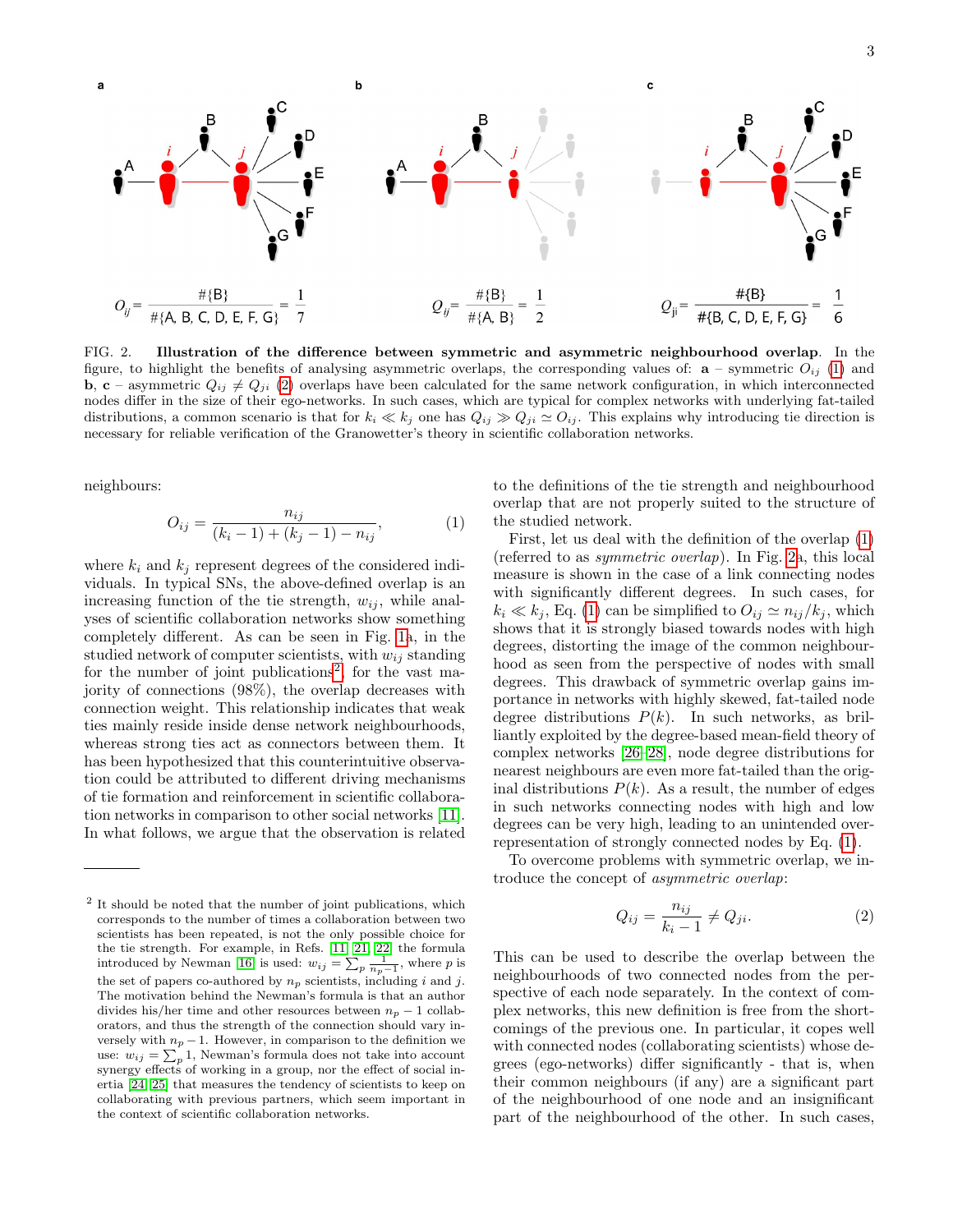

<span id="page-3-2"></span>FIG. 3. Average asymmetric tie strength of a scientist. The figure presents ego-networks of three different scientists (egos) with the same number of co-authors  $k_i = 3$  and publications  $p_i = 3$ , but with different patterns of collaboration. On the left scheme a, each of the three publications has only two authors; on the central scheme b, two publications were written by a team of three and one by a team of two; in the scheme on the right c, all publications involved the entire ego-network of a scientist. In each of the presented cases, the ego's average asymmetric tie strength is different. Its value increases from the left diagram to the right, exactly in the same way as the intuitively understood social role of collaborators, on which depends not only the ego's productivity but also integrity of his/her research group.

the values of  $Q_{ij}$  and  $Q_{ji}$  corresponding to the same tie are different (see Fig. [2b](#page-2-3),c). The value of  $Q_{ij}$  that is close to 1 means that almost all neighbours of  $i$  are also neighbours of j. The value of  $Q_{ji}$  close to 0 means that only a small part of the neighbourhood of  $j$  belongs to the neighbourhood of i.

The concept of asymmetric overlap naturally leads to the idea of directed networks and justifies the introduction of asymmetric tie strength:

<span id="page-3-0"></span>
$$
v_{ij} = \frac{w_{ij}}{p_i} \neq v_{ji},\tag{3}
$$

where  $p_i$  stands for the number of all publications of the *i*-th scientist<sup>[3](#page-3-1)</sup>. The intuitive rationale behind Eq. [\(3\)](#page-3-0) is as follows: For a young scientist, with a small number of publications, each publication makes a significant contribution to his or her publication output, just as each co-author is an important part of his or her research environment (cf. Eqs. [\(2\)](#page-2-1) and [\(3\)](#page-3-0)). However, the importance of each publication and collaboration from the perspective of an established scientist with a large number of publications and an extensive network of collaborators is completely different. Depending on the circumstances, a given number of joint publications (e.g.,  $w_{ij} = 1$ ) may have a completely different meaning.

In Fig. [1b](#page-1-0), the dependence of asymmetric overlap on asymmetric tie strength for the considered network of

computer scientists is shown. Contrary to what can be seen in Fig. [1a](#page-1-0), the relationship  $Q_{ij}(v_{ij})$  is increasing in the entire range of variability of its parameters. The result indicates that, from the point of view of a single scientist (ego-network approach), strong ties mainly constitute dense local clusters, whereas weak ties connect these clusters or play the role of intermediary ties [\[10\]](#page-5-7). The observation clearly confirms the validity of Granovetter's first hypothesis in scientific collaboration networks.

Now, using the concept of asymmetric tie strength, we will discuss Granovetter's second hypothesis, which postulates that although weak ties do not carry as much communication as strong ties do, they often act as bridges, providing novel, non-redundant information, which guarantees weakly connected nodes generally understood social success.

In scientific collaboration networks, the validity of Granovetter's second hypothesis has never been tested. Nevertheless, it is widely believed (see [\[29\]](#page-6-15) and references therein) that information and expertise at the disposal of tightly connected research groups are often redundant, resulting in less creative collaborations and less innovative publications, while intergroup collaborations that bridge the so-called structural holes [\[30](#page-6-16)[–32\]](#page-6-17) can provide access to information and resources beyond those available in densely connected communities, thus leading to novel ideas and valuable publications. To quantitatively address these issues, we check whether the bibliometric indexes of scientists and publications are correlated with the tie strength of the scientific collaboration network. Specifically, we focus on two questions: i) How does the researcher's h-index depend on the structure of his/her local collaboration network? ii) How does the strength of

<span id="page-3-1"></span><sup>3</sup> Note that the number of publications does not have to be equal to the strength of the node:  $p_i \neq s_i = \sum_j w_{ij}$ . It results from the definition of symmetric tie strength  $w_{ij}$  adopted in this publication, which we commented on in the footnote [2.](#page-2-2)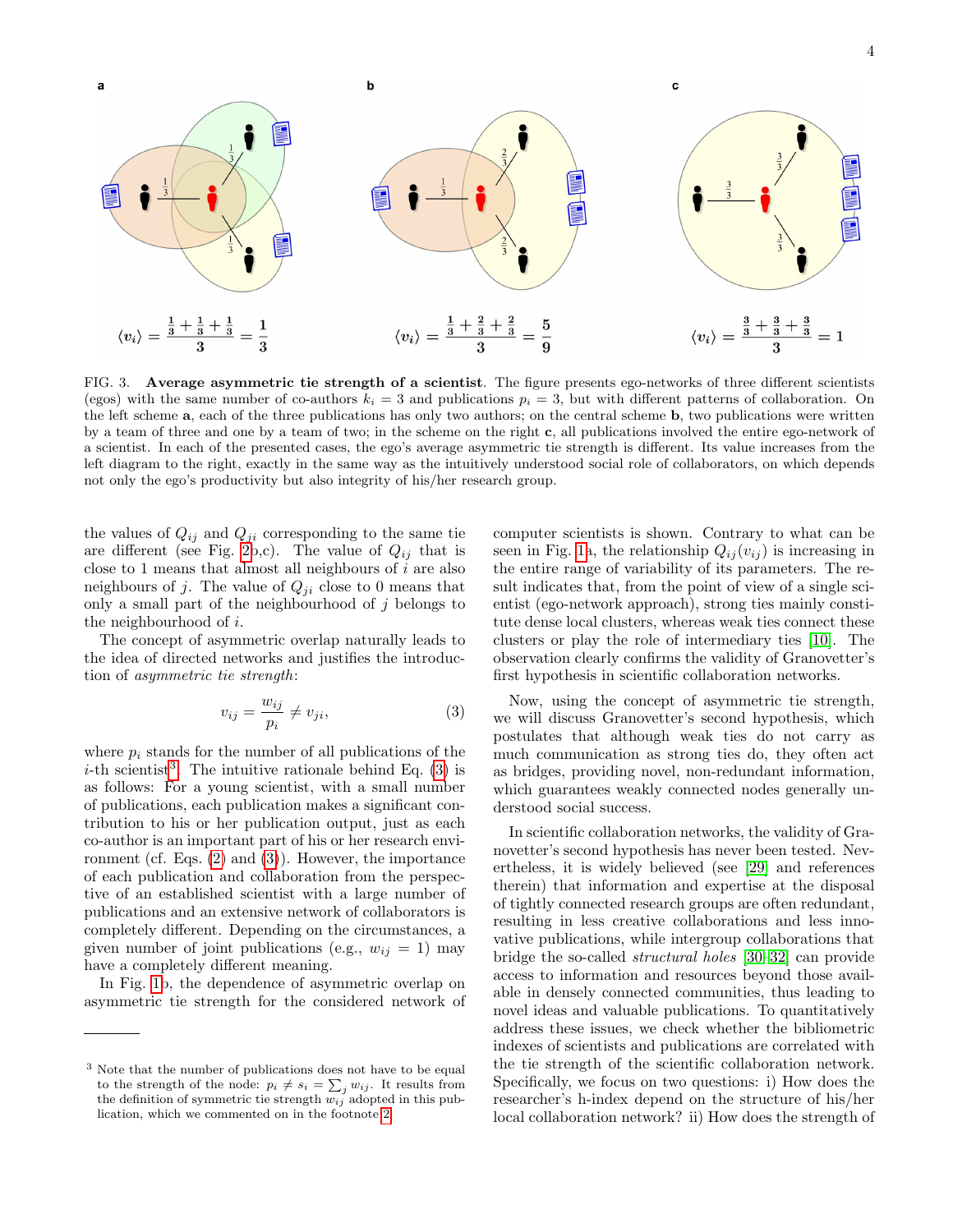

<span id="page-4-1"></span>FIG. 4. The role of tie configuration on scientific success of researchers and publications.  $a -$ the mean h-index of scientists characterized by a given average asymmetric tie strength  $\langle v_i \rangle$ , Eq. [\(4\)](#page-4-0).  $\mathbf{b}$  – the average number of citations obtained by papers created in teams with a given average asymmetric tie strength. The decreasing nature of both empirical relationships (a and b) clearly indicates that scientific collaboration based on weak ties is more appreciated in terms of the number of citations. Moreover, since the number of citations is often correlated with the quality of research, the above results also show that weak ties usually result in more creative (in terms of knowledge production) scientific collaborations.

the ties between scientists influence the success of their joint publication?

To answer the first question, we examined how the hindex [\[34,](#page-6-18) [35\]](#page-6-19) of a scientist depends on his or her average asymmetric tie strength (see Fig. [3\)](#page-3-2):

<span id="page-4-0"></span>
$$
\langle v_i \rangle = \frac{1}{k_i} \sum_j v_{ij}.
$$
 (4)

Eq. (4) quantitatively measures the tendency of scientists to keep collaborating with the same people (cf. the concept of social inertia [\[24,](#page-6-11) [25\]](#page-6-12)). Fig. [4a](#page-4-1) shows that the averaged (over all scientists who have a similar average tie strength) h-index decreases with  $\langle v_i \rangle$ . It means that successful (double-digit h-index) scientists have significantly weaker ties than less successful (single-digit hindex) researchers. The result is consistent with Granovetter's general understanding of the role of weak and strong ties. However, since some doubts may arise from the fact that the data presented in Fig. [4a](#page-4-1) are averaged over many different scientists (having a small and large number of all publications, with a small and very extensive network of collaborators), in Fig. [5,](#page-5-9) we demonstrate that the decreasing nature of the relationship between the h-index and tie strength is independent of the choice of a group of scientists. That is, it still decrease, even in very homogeneous (in terms of scientific achievements) groups of researchers. In particular, as one can see in the small graphs accompanying the colour histogram that represents the available scientists' samples, of any two researchers who have the same number of publications and/or co-authors, the one with weaker ties tends to have the higher h-index. In a way, this suggests that being a good manager and skilfully planning one's network of

scientific contacts ensures success [\[33\]](#page-6-20). This conclusion, however alarming as it may seem, finds its basis in the theory of social networks - the already mentioned concept of Burt's structural holes and social capital [\[30,](#page-6-16) [31\]](#page-6-21).

The role of weak ties in scientific success is even more apparent in relation to scientific publications. Fig. [4b](#page-4-1) shows how the number of citations of a scientific paper depends on the asymmetric tie strength (averaged over all co-authors of each article). The decreasing nature of this relationship indicates that publications created by teams of scientists linked by weak ties are better cited than those that arise in teams with strong ties. In Fig. [6,](#page-6-22) by analysing more homogeneous samples of publications (published in the same year and/or by the same number of co-authors), we clearly confirm the validity of the above finding. Furthermore, although the number of citations does not always translate into the quality of the research presented, it is undoubtedly a measure of the commercial success of a publication and a specific measure of the knowledge diffusion in scientific collaboration networks.

### DATA DESCRIPTION AND AVAILABILITY

The research presented in this paper is based on the publicly and freely available Citation Network Dataset [\[36\]](#page-7-0). We used the 12th version of the dataset (DBLP-Citation-network V12) which contains detailed information (i.e., year of publication, journal, number of citations, references, list of authors) and approximately 5 million articles published mostly during the last 20 years.

It is important to note that our analysis is limited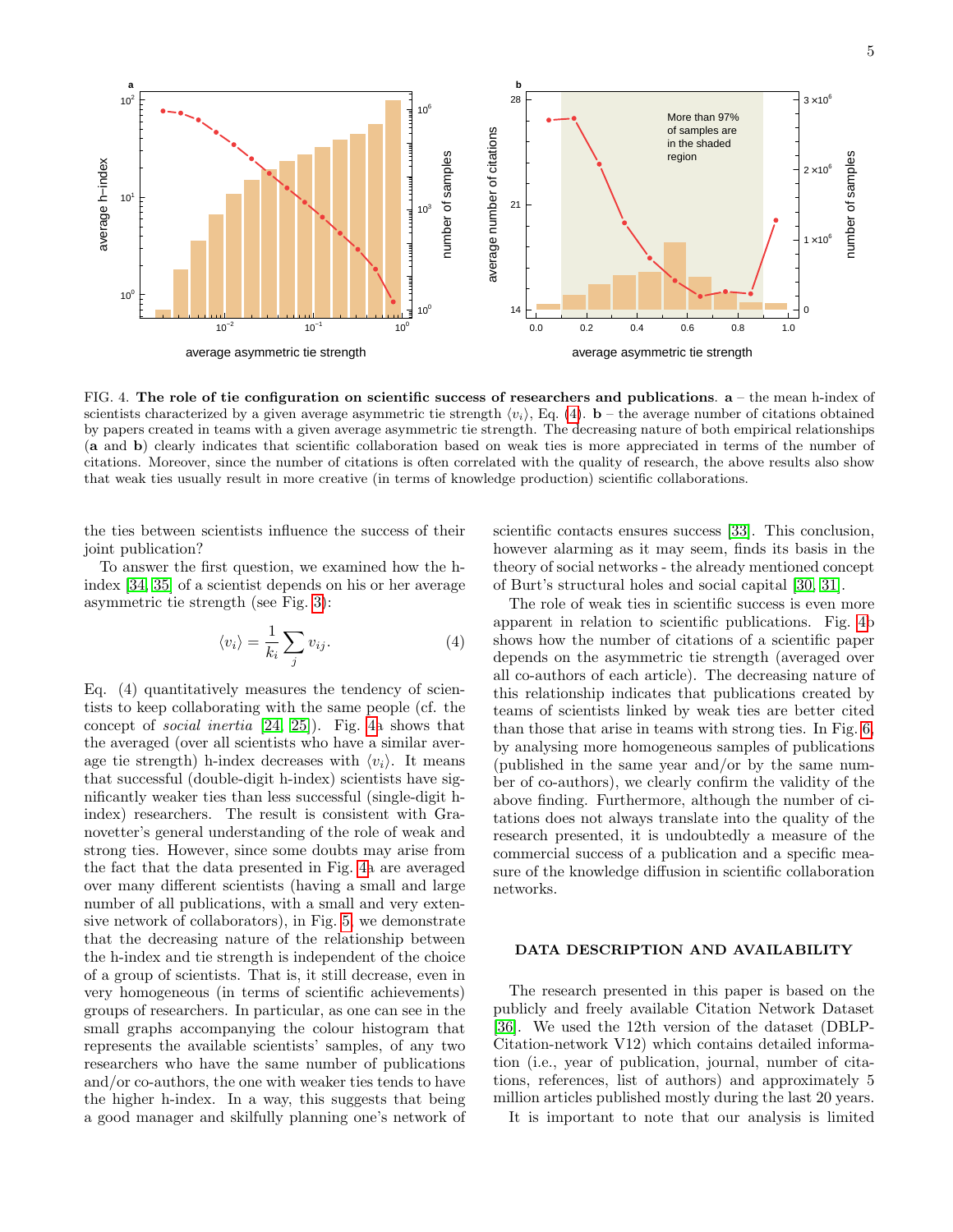

<span id="page-5-9"></span>FIG. 5. Scientists' h-index vs. tie strength. In this figure, we present a more detailed analysis of the relationship from Fig. [4a](#page-4-1), which shows the data averaged over all scientists in the studied collaboration network, regardless of the stage of their scientific career. Here we divide scientists into groups in which everyone has the same number of total publications and the same number of co-authors (see the colour map in the figure). The more homogeneous conditions thus established allow us to clearly confirm earlier findings. In particular, as one can see in the small graphs on the right side of the colour map, regardless of the choice of the homogeneous group of scientists their h-index always decreases with increasing average asymmetric tie strength.

to the largest connected component (LCC) in the coauthorship network, which can be recreated using the dataset. LCC comprises of close to three million nodes (authors), which means it spans 65% of the entire network. These nodes are connected by more than 13 million bi-directional co-authorship edges.

While the dataset provides exhaustive information about published papers, it does not directly contain any bibliometric information about authors. However, it is possible to calculate various bibliometric indicators either by recreating the network of citations or by directly using article metadata available in the dataset for each article (such as the number of citations). In order to calculate the h-index for all authors in the LCC, we decided to rely on the latter method and use article metadata

to determine the number of citations. Considering that the citation network recreated from the dataset is only a sample of the full citation network, this method is more reliable. The number of citations calculated by counting links in the citation network is, in general, underestimated when compared with the number of citations available in the article's metadata.

### CODE AVAILABILITY

The code that supports the findings of this study is available from the corresponding author upon reasonable request.

- <span id="page-5-0"></span>[1] Wasserman, S., Faust, K. Social Network Analysis: Methods and Applications (Cambridge Univ. Press, 1994).
- <span id="page-5-1"></span>[2] Conte, R. et al. Manifesto of computational social science. Eur. Phys. J. Spec. Top. 214, 325–346 (2012).
- <span id="page-5-2"></span>[3] Lazer, D.M.J. et al. Computational social science: Obstacles and opportunities. Science 369 1060-1062 (2020).
- <span id="page-5-3"></span>[4] Giles, J. Computational social science: Making the links. Nature 488, 448–450 (2012).
- <span id="page-5-4"></span>Granovetter, M. The strength of weak ties. Am. J. Sociol. 78, 1360–1380 (1973).
- <span id="page-5-5"></span>[6] Granovetter M. Getting a Job: A Study of Contacts and Careers 2nd edn (Univ. Chicago Press, 1995).
- <span id="page-5-6"></span>[7] Onnela, J.-P. et al. Structure and tie strengths in mobile communication networks. Proc. Natl Acad. Sci. USA 104, 7332–7336 (2007).
- [8] Eagle, N., Macy, M., Claxton, R. Network diversity and economic development. Science 328, 1029–1031 (2010).
- <span id="page-5-8"></span>Pajevic, S., Plenz, D. The organization of strong links in complex networks. Nature Phys. 8, 429–436 (2012).
- <span id="page-5-7"></span>[10] Grabowicz, P.A., Ramasco, J.J., Moro, E., Pujol, J.M., Eguiluz, V.M. Social features of online networks: The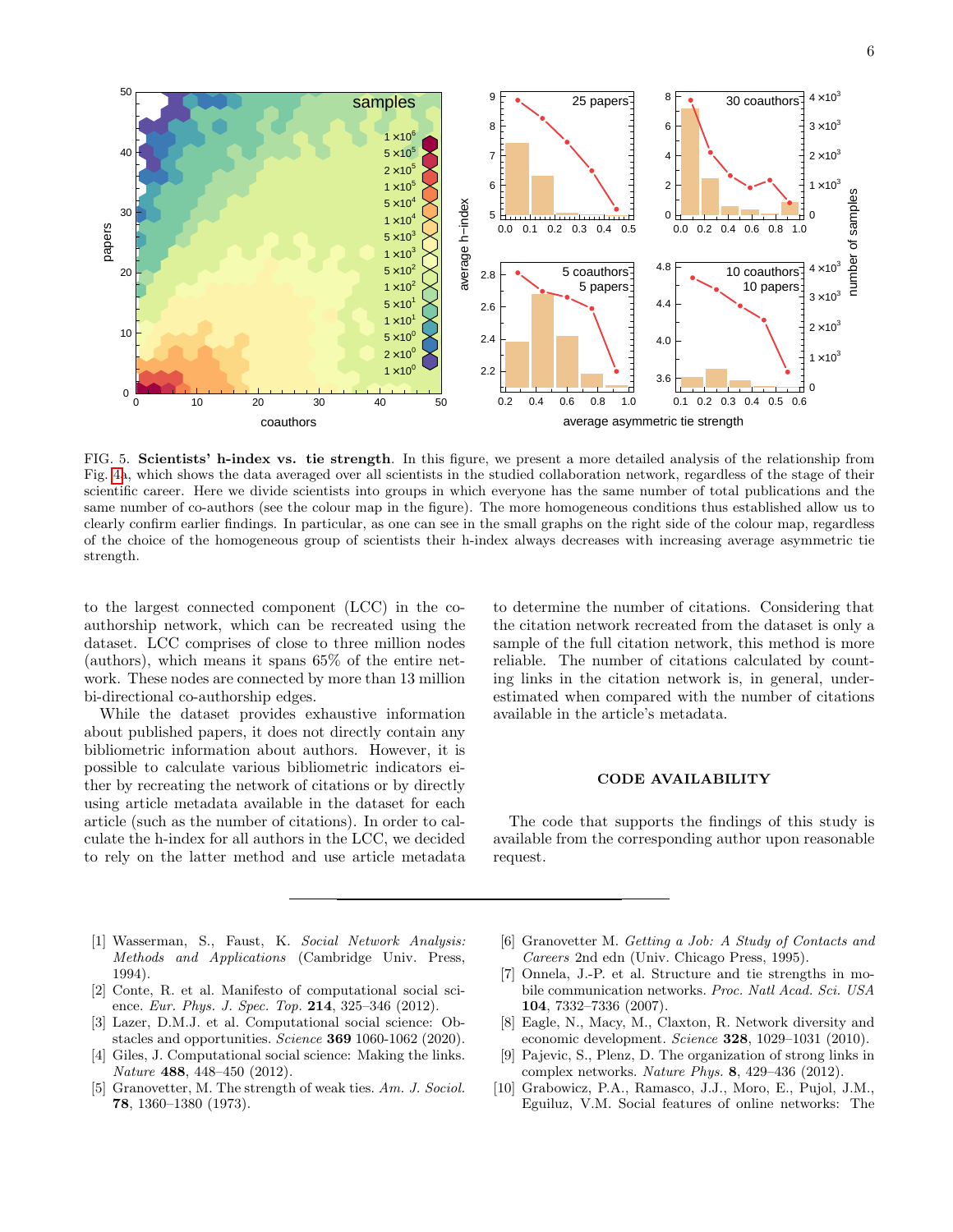

<span id="page-6-22"></span>FIG. 6. Citations of publications vs. tie strength. In this figure, we present a more detailed analysis of the relationship from Fig. [4b](#page-4-1). To this aim, all publications available in the analysed database are divided into groups according to the year of publication and the number of authors (see the colour map in the figure). Given homogeneous sample of publications thus established, we found that the number of their citations always decreases with increasing average asymmetric tie strength between their authors. To clarify, the average tie strength was determined at the time of paper's publication, and the number of citations refers to the time of the last update of the analysed database.

strength of intermediary ties in online social media, PLoS One 7, e29358 (2012).

- <span id="page-6-0"></span>[11] Pan, R.K., Saramäki, J. The strength of strong ties in scientific collaboration networks, EPL 97, 18007 (2012).
- [12] Aral, S. The Future of Weak Ties. Am. J. Sociol. 121, 1931-1939 (2016).
- <span id="page-6-1"></span>[13] Gee, L.K., Jones, J., Burke, M. Social networks and labor markets: How strong ties relate to job finding on Facebook's social network. J. Labor Econ. 35, 485-518 (2017).
- <span id="page-6-2"></span>[14] Newman, M.E.J. The structure of scientific collaboration networks. Proc. Natl Acad. Sci. USA 98, 404–409 (2001).
- [15] Newman, M.E.J. Scientific collaboration networks. I. Network construction and fundamental results. Phys. Rev. E  $64$ , 016131 (2001).
- <span id="page-6-7"></span>[16] Newman, M.E.J. Scientific collaboration networks. II. Shortest paths, weighted networks, and centrality. Phys.  $Rev. E$  64, 016132 (2001).
- <span id="page-6-3"></span>[17] Barabási, A.L. et al. Evolution of the social network of scientific collaborations. Physica A: Statistical Mechanics and its Applications 311, 590–614 (2002).
- <span id="page-6-6"></span>[18] Barrat, A., Barthélemy, M., Pastor-Satorras, R., Vespignani, A. The architecture of complex weighted networks. Proc. Natl Acad. Sci. USA 101, 3747–3752 (2004).
- <span id="page-6-4"></span>[19] Rogers, E.M. Diffusion of Innovations, 5th edn (Simon & Schuster, 2003).
- <span id="page-6-5"></span>[20] Newman, M.E.J. Networks: An introduction (Oxford Univ. Press, 2010).
- <span id="page-6-8"></span>[21] Ke, Q., Ahn, Y.-Y., Tie strength distribution in scientific collaboration networks. Phys. Rev. E 90, 032804 (2014).
- <span id="page-6-10"></span>[22] Opsahl, T., Colizza, V., Panzarasa, P., Ramasco, J.J. Prominence and control: The weighted rich-club effect. Phys. Rev. Lett. 101, 168702 (2008).
- <span id="page-6-9"></span>[23] Onnela, J.-P. et al. Analysis of a large-scale weighted network of one-to-one human communication. New J. Phys. 9, 179 (2007).
- <span id="page-6-11"></span>[24] Ramasco, J.J., Morris, S.A. Social inertia in collaboration networks. Phys. Rev. E  $73$ , 016122 (2006).
- <span id="page-6-12"></span>[25] Ramasco, J.J. Social inertia and diversity in collaboration networks. Eur. Phys. J. Special Topics 143, 47-50 (2007).
- <span id="page-6-13"></span>[26] Dorogovtsev, S.N., Goltsev, A.V., Mendes, J.F.F. Critical phenomena in complex networks. Eur. Phys. J. Special Topics 143, 47-50 (2007).
- [27] Barrat, A. Barthélemy, M., Vespignani, A. Dynamical Processes on Complex Networks (Cambridge Univ. Press, 2008).
- <span id="page-6-14"></span>[28] Pastor-Satorras, R., Castellano, C., Van Mieghem, P., Vespignani, A. Epidemic processes in complex networks. Rev. Mod. Phys. 87, 925 (2015).
- <span id="page-6-15"></span>[29] Wang, J. Knowledge creation in collaboration networks: Effects of tie configuration. Res. Policy 45, 68-80 (2016).
- <span id="page-6-16"></span>[30] Burt, R. Structural Holes: The Social Structure of Competition (Harvard Univ. Press, 1992).
- <span id="page-6-21"></span>[31] Burt, R. Structural holes and good ideas. Am. J. Sociol. 110, 349–399 (2004).
- <span id="page-6-17"></span>[32] Goyal, S., Vega-Redondo, F. Structural holes in social networks. J. Econ. Theory 137, 460–492 (2007).
- <span id="page-6-20"></span>[33] Petersen, A.M. Quantifying the impact of weak, strong, and super ties in scientific careers. Proc. Natl Acad. Sci. USA 112, E4671-E4680 (2015).
- <span id="page-6-18"></span>[34] Hirsch, J.E. An index to quantify an individual's scientific research output. Proc. Natl Acad. Sci. USA 102, 16569-16572 (2005).
- <span id="page-6-19"></span>[35] Dorogovtsev, S., Mendes, J. Ranking scientists. Nature Phys. 11, 882–883 (2015).